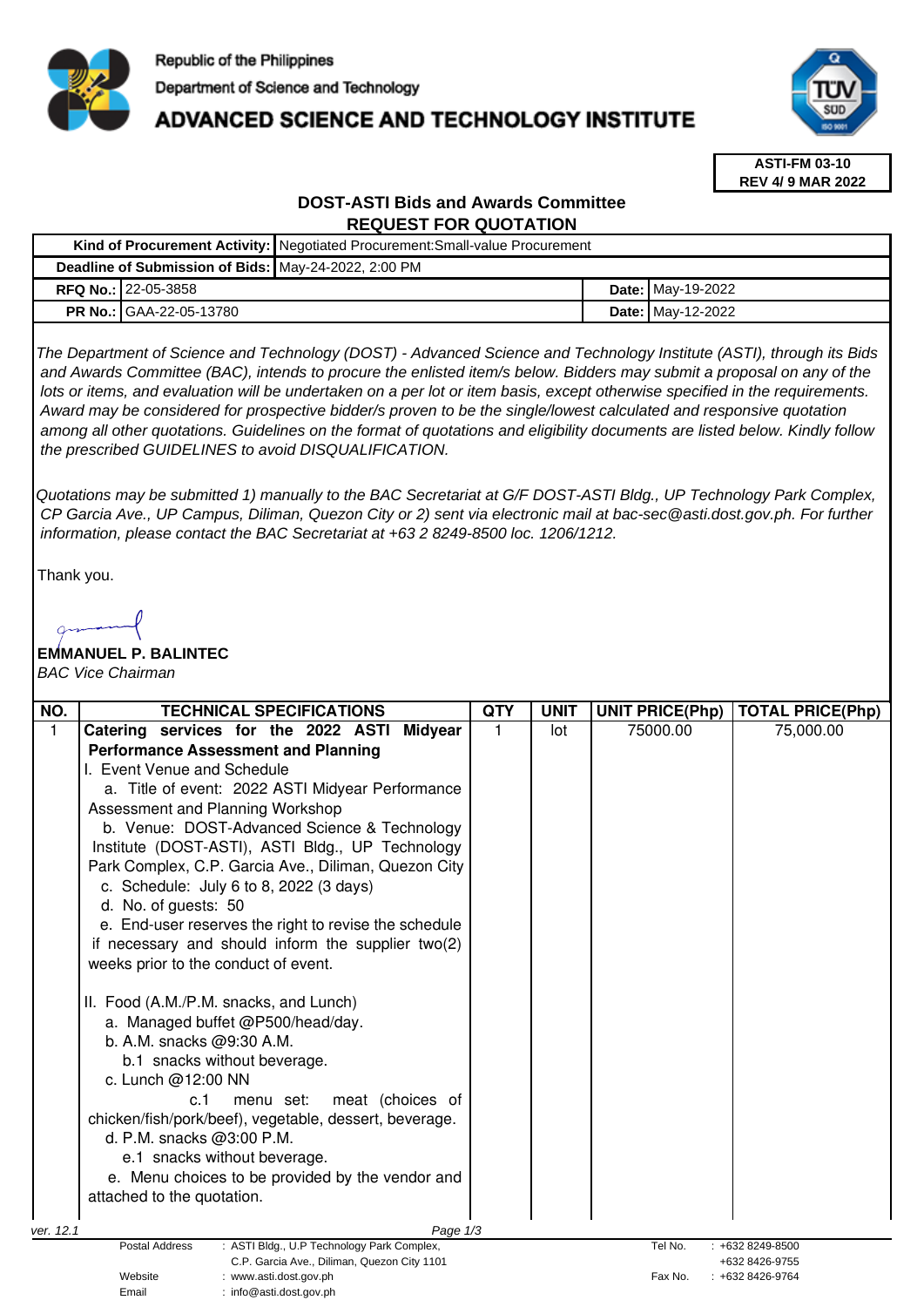| TOTAL APPROVED BUDGET FOR THE CONTRACT (ABC):                                                                                                                                                                                                                                                                                                                                                                          |  | Php 75,000.00 |
|------------------------------------------------------------------------------------------------------------------------------------------------------------------------------------------------------------------------------------------------------------------------------------------------------------------------------------------------------------------------------------------------------------------------|--|---------------|
| 70 cups capacity.<br>d. Catering staff should be fully vaccinated and<br>must comply with the prescribed DOST-ASTI/IATF<br>health protocols while in the ASTI premises.<br>IV. Pricing and Payment<br>a. Price should be inclusive of applicable tax.<br>b. Payment to the supplier will be thru LDDAP<br>(Landbank bank transfer)<br>c. Provision of Official Receipt by the supplier upon<br>receipt of full payment |  |               |
| f. DOST-ASTI to select the final menu for the event.<br>III. Services<br>a. Set up of food buffet table with dinnerware and<br>with servers.<br>b. Servers should wear name tags for identification.<br>c. Provision of electric coffee percolator for at least                                                                                                                                                        |  |               |

#### **GUIDELINES**

#### **A. Content and Format of Quotations**

- 1. The Quotation/s must include the RFQ Number or the PR Number indicated above
- 2. Bidders must specify the BRAND NAMES and MODEL NAMES/NUMBER for the following goods:
	- a. Computer and electronic equipment and its accessories or peripherals
	- b. Software applications, programs, and digital licenses
	- c. Commercial off-the-shelf electronic devices or components
- 3. The Quotation/s must indicate the registered business name of the company (or individual), business address and contact number. It must also include the full name and signature of the company's authorized representative.
- 4. BIR Certificate of Registration for new DOST-ASTI suppliers.

#### **B. Eligibiliy Requirements**

Pursuant to Annex "H" or Consolidated Guidelines for the Alternative Methods of Procurement of the 2016 Implementing Rules and Regulations (IRR) of Republic Act (RA) No. 9184, the following documents shall be submitted except for Repeat Order, Shopping under Section 52.1(a), and Negotiated Procurement under Sections 53.1 (Two-Failed Biddings), and 53.5 (Agency-to-Agency):

#### **For Procurement of Goods**

- 1. Upon submission of quotation
	- a. Valid PhilGEPS Registration Number / Organization ID
	- b. Valid Mayor's/Business Permit
- 2. Upon issuance of Notice of Award (NOA)
	- a. Omnibus Sworn Statement (shall be required only for procurement projects with ABC above P50,000.00)
	- b. Income/Business Tax Return (For ABCs above P500,000.00)

#### **For Procurement of Infrastructure**

- 1. Upon submission of quotation
	- a. Valid PhilGEPS Registration Number / Organization ID
	- b. Valid Mayor's/Business Permit
	- c. Valid PCAB License

### 2. Upon issuance of NOA

- a. Omnibus Sworn Statement (shall be required only for procurement projects with ABC above P50,000.00)
- b. Income/Business Tax Return (For ABCs above P500,000.00)